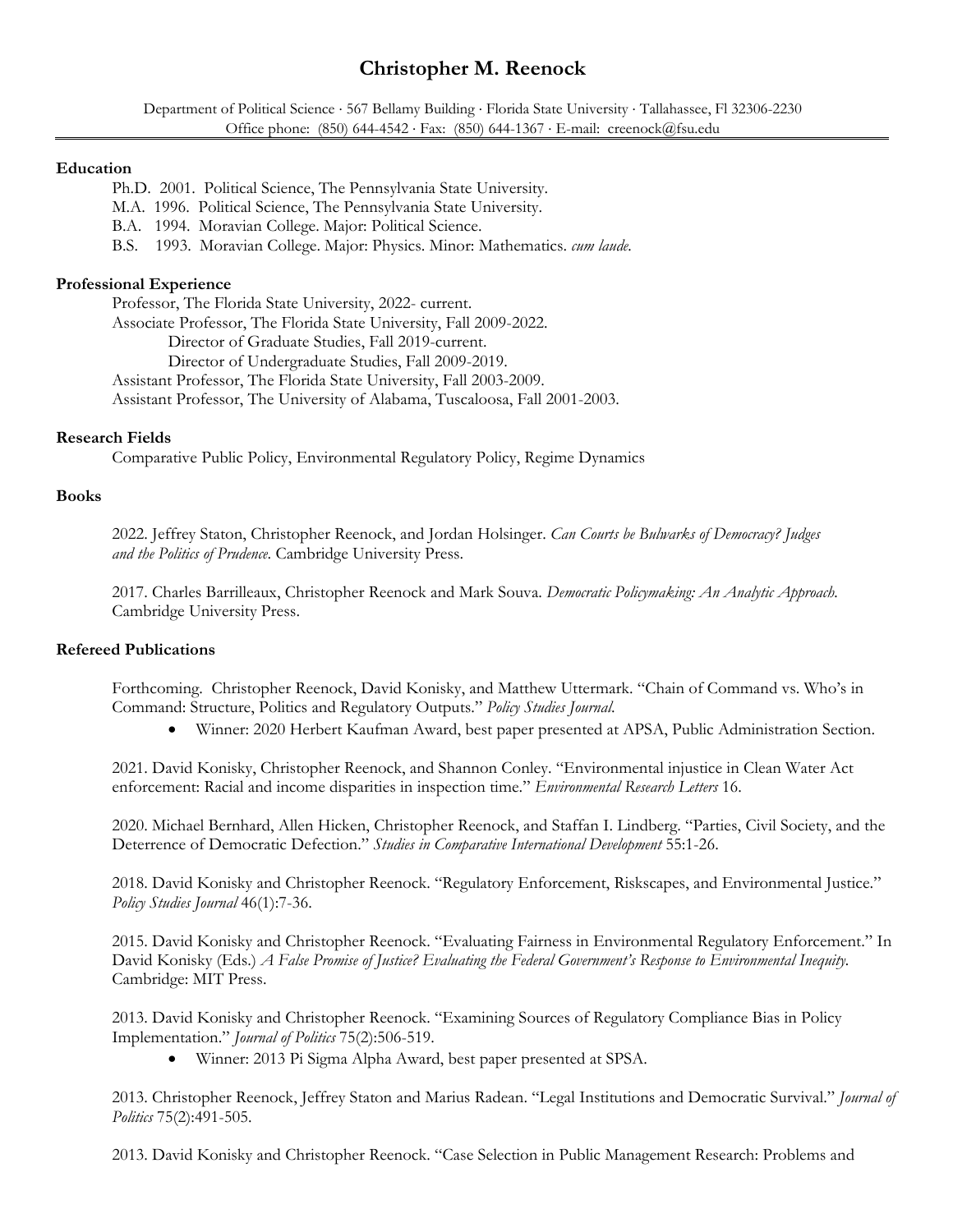Solutions." *Journal of Public Administration Research and Theory.* 23(2):361-393.

2010. Jeffrey Staton and Christopher Reenock. "Substitutable Protections: Socioeconomic Insulation and Credible Commitment Devices." *Political Research Quarterly* 63(1):115-128.

2009. Sarah Poggione and Christopher Reenock. "Political Insulation and Legislative Interventions: The Impact of Ex Ante Rule Review on Legislators' Tactics of Bureaucratic Intervention." *State Politics and Policy Quarterly* 9(4).

2008. Christopher Reenock and Brian Gerber. "Information Exchange and Interest Group Enfranchisement through Agency Design." *Journal of Public Administration Research and Theory* 18(3):415-440.

Winner: 2008 Beryl Radin Award, best article published in JPART.

2007. Christopher Reenock, Michael Bernhard and David Sobek. "Regressive Socioeconomic Distribution and Democratic Survival." *International Studies Quarterly*. 51(3):677-699.

2004. Michael Berkman and Christopher Reenock. "Incremental Consolidation and Comprehensive Reorganization of American State Executive Branches." *American Journal of Political Science* 48(4):796- 812.

2004. Christopher Reenock and Sarah Poggione. "Bureaucratic Control by Design: Explaining State Legislators' Willingness to Use *Ex Ante* Tactics in Air Pollution Control." *Legislative Studies Quarterly* 29(3):383-406.

2004. Michael Bernhard, Christopher Reenock and Timothy Nordstrom. "The Legacy of Western Overseas Colonialism on Democratic Survival." *International Studies Quarterly* 48(1):225-250.

2003. Michael Bernhard, Christopher Reenock and Timothy Nordstrom. "Economic Performance and Survival in New Democracies: Is There a Honeymoon Effect?" *Comparative Political Studies* 36(4):404- 431.

2001. Michael Bernhard, Timothy Nordstrom and Christopher Reenock. "Economic Performance, Institutional Intermediation, and Democratic Survival." *The Journal of Politics* 63(3):775-803.

1999. Robert E. O'Connor, Brent Yarnal, Rob Neff, Richard Bord, Nancy Wiefek, Christopher Reenock, Robin Shudak, Christine L. Jocoy, Peter Pascale, and C. Gregory Knight. "Weather and Climate Extremes, Climate Change, and Planning: Views of Community Water System Managers in Pennsylvania's Susquehanna River Basin." *Journal of the American Water Resources Association* 35(6):1411-1419.

# **Other Publications**

1999. April Major and Christopher Reenock. 1999. "Building Computer Connectivity in the Legal Information Infrastructure of Bosnia." *Peaceworks: Journal of the United States Institute of Peace* 32:18-21.

### **Grants and Awards**

National Science Foundation, Program Grant (\$229,736), "Collaborative Research: The Policy Geography of Environmental Risk (SES-1425883)." Co-Principal Investigator with David Konisky, Georgetown University, 2014-2019.

Recipient, 2013 Pi Sigma Alpha Award, Best Conference Paper, Southern Political Science Association.

Recipient, 2008 Beryl Radin Award, best article published in *Journal of Public Administration Research and Theory,* Public Management Research Association.

Florida State University, Council on Research & Creativity, Cornerstone grant, "Establishing a Center for The Study of Democratic Performance at Florida State University," \$99,967, July 2007-July 2009. Co-Investigator. William Berry is Principal Investigator and John Scholz, Charles Barrilleaux, HeeMin Kim, Cherie Maestas, Jeffrey Staton, Matthew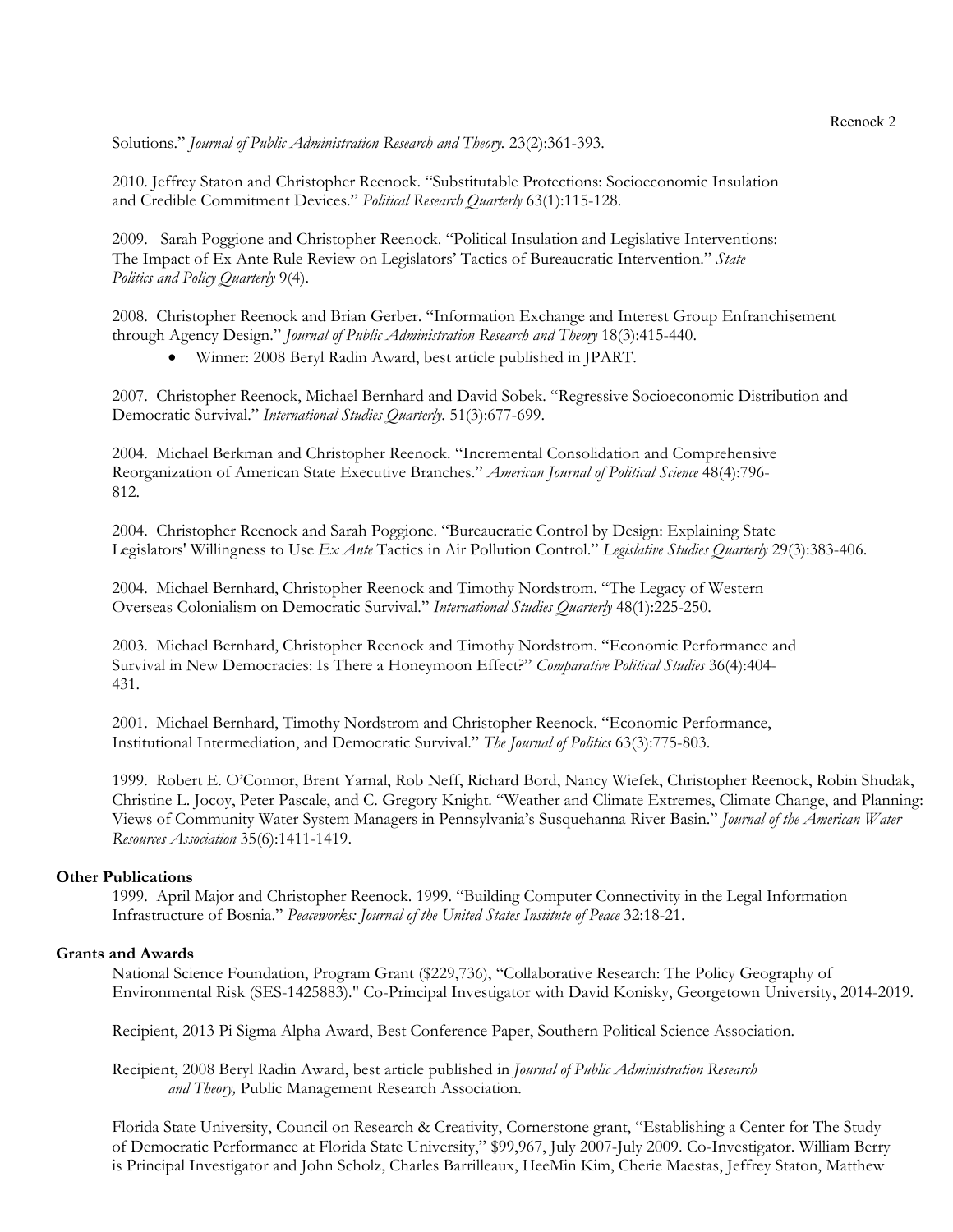Golder, Sona Golder, David Siegel and Mark Souva are Co-Investigators.

Florida State University, First Year Assistant Professor Award, "Performance Measurement, Incentive Structures and Clean Air Enforcement: The Impact of EPA Assessment Techniques on State Enforcement Strategies." \$13,000, May 2004-August 2004.

Research Fellow, William L. and Josephine B. Weiss Fellowship for Interdisciplinary Study, The Pennsylvania State University. Fall 1999-Spring 2000.

## **Select Presentations at Professional Meetings**

- "Environmental injustice in Clean Water Act enforcement: Racial and income disparities in inspection time." David Konisky, Christopher Reenock, and Shannon Conley. Sept-Oct 2021. American Political Science Association Annual Meeting. Seattle WA..
- "Environmental injustice in Clean Water Act enforcement: Racial and income disparities in inspection time" David Konisky, Christopher Reenock, and Shannon Conley. April 2021. Midwest Political Science Association Annual Meeting. Chicago, IL.
- "Inequity in Implementation: Environmental Enforcement Response Time" with David Konisky, Christopher Reenock, and Shannon Conley. paper presented at the Annual Meeting of the American Political Science Association, Washington D.C., September 9-13, 2020.
- "Policy Devolution and Cooperation Dilemmas." with Robert Carroll and David Konisky. Paper presented at the Annual Meeting of the American Political Science Association, Washington D.C., August, 29-September 1, 2019.
- "Chain of Command vs. Who's in Command: Structure, Politics and Regulatory Outputs." with David Konisky, and Matthew Uttermark. Paper presented at the Annual Meeting of the American Political Science Association, Washington D.C., August, 29-September 1, 2019.
- "Policy Devolution and Cooperation Dilemmas." with Robert Carroll and David Konisky. Paper presented at the Annual Meeting of the Midwest Political Science Association, Chicago, IL, April, 5-8, 2018.
- "Designing Cooperation: Agency Design, Credible Commitment and Regulatory Compliance." with David Konisky. Paper presented at the Annual Meeting of the American Political Science Association, San Francisco CA, PA, Aug. 31-Sept. 3, 2017.
- "Bending but not Breaking: Rule of Law Tensions and Regime Survival." with Jeffrey Staton. Paper presented at the Annual Meeting of the American Political Science Association, Philadelphia, PA, September 1-4, 2016.
- "Regulatory Enforcement, Riskscapes, and Environmental Justice." With David Konisky. Paper presented at the annual conference of the American Political Science Association. San Francisco, CA. 2015.
- "Regulatory Enforcement, Riskscapes, and Environmental Justice." With David Konisky. Paper presented at the annual conference of the Association for Public Policy Analysis and Management. Miami, FL. 2015.
- "Independent Courts are Not Exactly Insurance Policies (But They Enhance Regime Health) with Jeffrey Staton. Paper presented Southern Political Science Association, New Orleans, LA. 2015
- "Policy Devolution and Cooperation Dilemmas" with David Konisky. Paper presented for the Richard Wesley Conference "Regulatory Enforcement, Riskscapes, and Environmental Justice." with David Konisky. Paper prepared for the American Political Science Association, Washington, D.C., 2015.
- "Independent Courts are Not Insurance Policies." With Jeffrey Staton. Paper prepared for the American Political Science Association, Washington, D.C, 2014.
- "Institutional Subsystems and Survival of Democracy." With Michael Bernhard and Allen Hicken." Paper prepared for the American Political Science Association, Washington, D.C., 2014.
- "Thickening and Making Binary Indicators of Democracy with V-Dem data." With Michael Bernhard and Jan Teorell. Paper prepared for the American Political Science Association, Washington, D.C., 2014
- "Endogenous Principals and Policy Delivery" with David Konisky. Paper prepared for the Midwest Political Science Association, Chicago IL., 2014
- "Self-Disclosure Laws and Environmental Compliance" Kristen O'Keefe and Christopher Reenock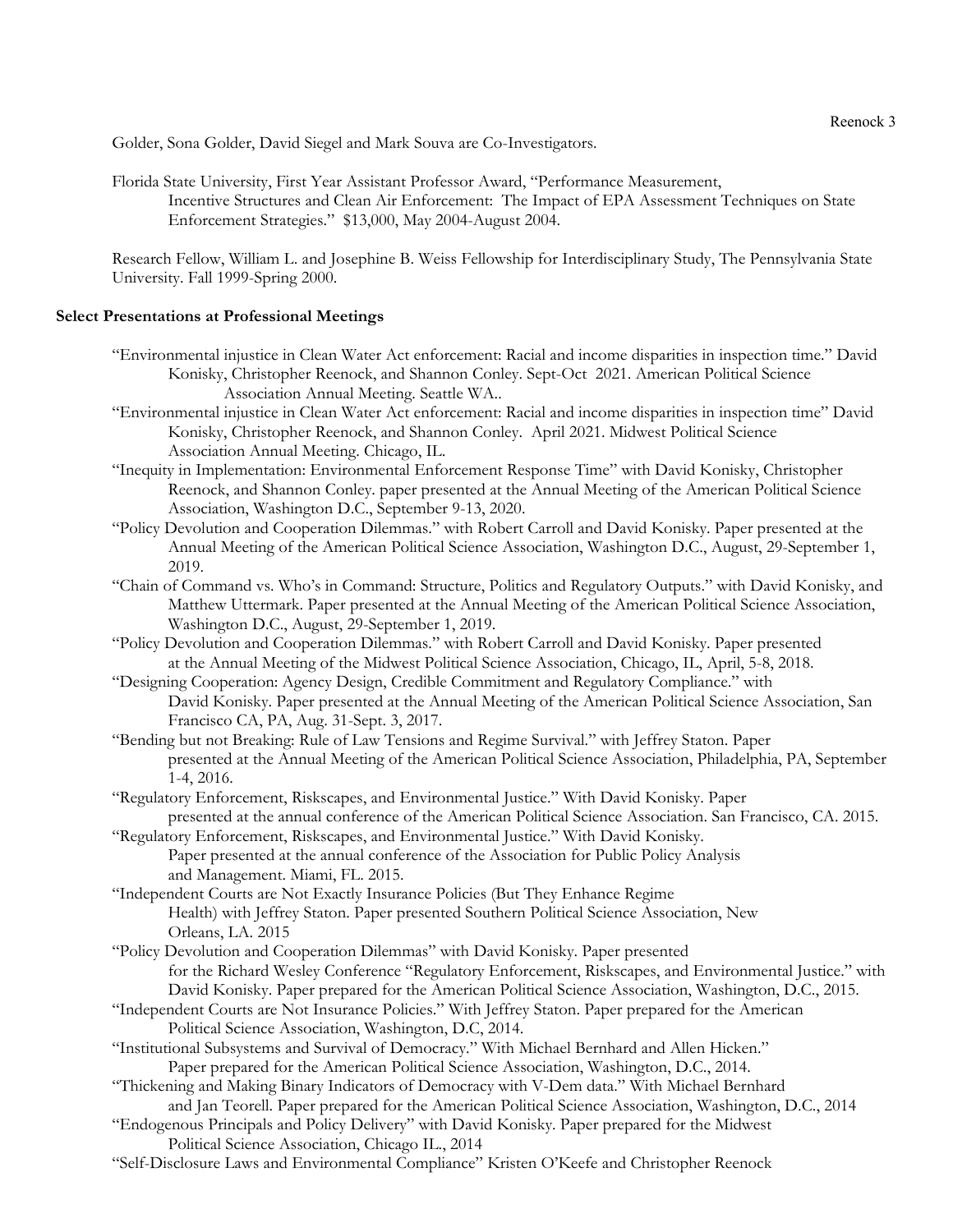Reenock 4

paper presented at the Southern Political Science Association, New Orleans, LA, 2013.

- "Evaluating Federal Policies to Promote Fairness in Environmental Regulatory Enforcement." with David Konisky. Paper prepared for the Association for Public Policy Analysis and Management, Baltimore, MD, 2012.
- "Environmental (In)Justice and Regulatory Compliance Bias." with David Konisky. Paper prepared for the American Political Science Association, New Orleans, LA, 2012.

"Empowerment through Design: Institutional Remedies to Environmental Injustice." with David Konisky. Paper presented at the Midwest Political Science Association, Chicago, IL, 2011.

- "Environmental (In)Justice and Regulatory Compliance Bias," with David Konisky. Paper presented at the American Political Science Association, Washginton D.C. Sept. 1-5, 2010.
- "Legal Institutions and the Democratic Order," with Jeffrey Staton and Marius Radean. Paper presented at the Southern Political Science Association, Atlanta, GA Jan. 7-10, 2010.
- "Legal Institutions and the Democratic Order," with Jeffrey Staton and Marius Radean. Paper presented at the Midwest Political Science Association, Chicago, IL April 2-5, 2009.
- "Designing Cooperation: Agency Design, Credible Commitment and Regulatory Compliance" Paper presented at the Midwest Political Science Association, Chicago, IL April 2-5, 2009.
- "Mitigating Environmental Injustice: Institutional Solutions to Citizen Coordination Problems," with Harlan McGuire. Paper presented at the American Political Science Association meeting, Boston, MA August 28-31, 2008.
- "The Uneven Effects of Commitment Institutions," with Jeffrey Staton and Marius Radean. Paper presented at the Midwest Political Science Association, Chicago, IL April 3-6, 2008.
- "Designing Cooperation: The Role of Agency Design in Regulatory Compliance," Paper presented at the Southern Political Science Association, Washington D.C. January 6-8, 2007.
- "Substitutable Protections: Socioeconomic Insulation and Credible Commitment Devices." with Jeffrey Staton. Co-authored paper presented at the American Political Science Association, Philadelphia, PA. August 31–September 3, 2006.
- "Regressive Socioeconomic Distribution and Democratic Survival," with Michael Bernhard and David Sobek. Coauthored paper presented at the American Political Science Association, Philadelphia, PA. August 31– September 3, 2006.
- "Legislative Strategies of Bureaucratic Oversight," with Sarah Poggione. Co-authored paper presented at the Midwest Political Science Association , Chicago, IL, April 7-10, 2005.
- "Agency Design and Interest Group Access in the States," with Brian Gerber. Co-authored paper presented at the Midwest Political Science Association , Chicago, IL, April 7-10, 2005.
- "Beyond Justice: "Gendered" Transitions as a Threat to Democratic Stability," with Michael Bernhard and David Sobek. Co-authored paper presented at the American Political Science Association, Chicago, IL, 2004.
- "Shifting Regulatory Responsibilities: Explaining State Environmental Audit Immunity and Privilege Laws." With John Ackerman. Co-authored paper presented at the Southern Political Science Association, New Orleans, LA, Jan 8-10, 2004.
- "The Effect of Equality on Democratic Survival: A Neglected Dimension," with Michael Bernhard and David Sobek. Co-authored paper presented at the American Political Science Association annual meeting, Boston, MA August 29-Sept. 1, 2002.
- "Legislators Seeking Policy Preferences through Agency Design: Air Pollution Control in the States," paper presented at the 2nd Annual Conference on State Politics and Policy, Milwaukee WI, May 23-25, 2002.
- "The Decision to Craft Agencies: State Legislators' Attitudes toward *ex ante* Agency Design," co-authored paper with Sarah Poggione to be presented at the Southwestern Political Science Association annual meeting, New Orleans LA, March 27-30, 2002.

# **Professional Activities**

Division Chair, Comparative Democratization, American Political Science Association, 2014.

Award Committee Member, 2015 State Politics and Policy Section, Best Paper Award, APSA.